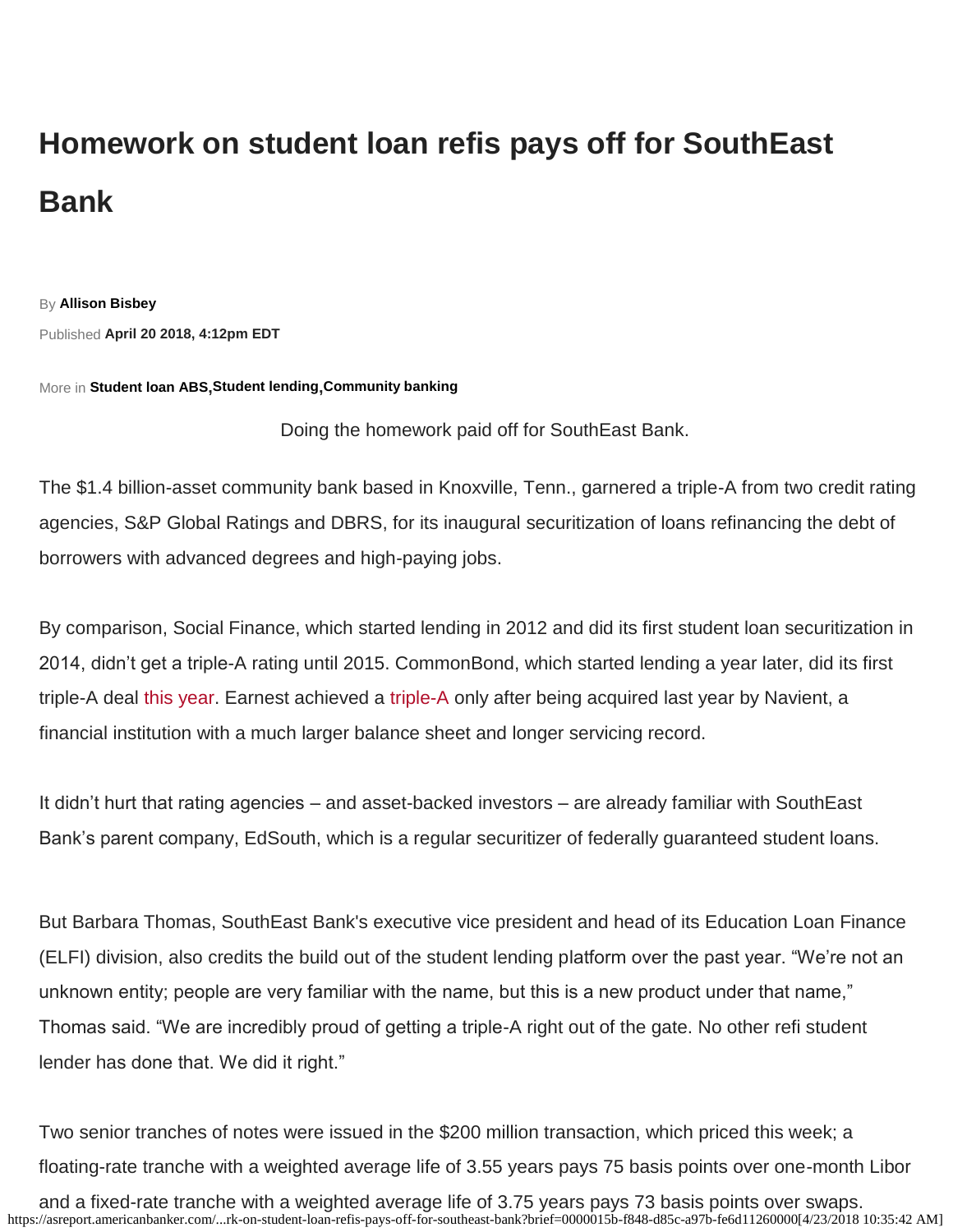

A subordinate tranche with a weighted average life of 5.97 years and a single-A rating (from DBRS alone) pays 165 basis points over swaps.

"There was a liquidity premium compared with where other competitors would have priced if it came to market at the same time, but it [the premium] was not that substantial," Thomas said.

"I'm so happy with the depth and breadth of the investor base," she added.

SouthEast Bank started offering refinance student loans in December 2015 and it initially outsourced origination. In 2016, the bank hired Thomas, who formerly managed the student loan banking group at Morgan Stanley. Over the past year it has brought origination in-house, with a state-of-the-art loan application platform and personalized customer service – a borrower works with the same representative throughout the refinance process.

Thomas has a deep background in student loans. While at Morgan Stanley she advised on over \$75 billion of financing for clients including SoFi, CommonBond and Laurel Road (formerly Darien Rowayton Bank), all of which are now competitors. But her involvement predates the development of refinance lending. In 2008, she was appointed as lead advisor to the U.S. Treasury and the U.S. Department of Education in the development and execution of the \$40 billion Straight A Conduit Program to fund the student loan industry during the credit crisis, according to her LinkedIn profile.

"I grew up in the industry and I learned all of the lessons," Thomas said. "My fingerprints are everywhere."

In its presale report, DBRS cited the experience of ELFI's management team, as well as that of EdSouth,

https://asreport.americanbanker.com/...rk-on-student-loan-refis-pays-off-for-southeast-bank?brief=0000015b-f848-d85c-a97b-fe6d11260000[4/23/2018 10:35:42 AM] the deal's administrator, as credit strengths. EdSouth currently administers over \$2.6 billion of Federal